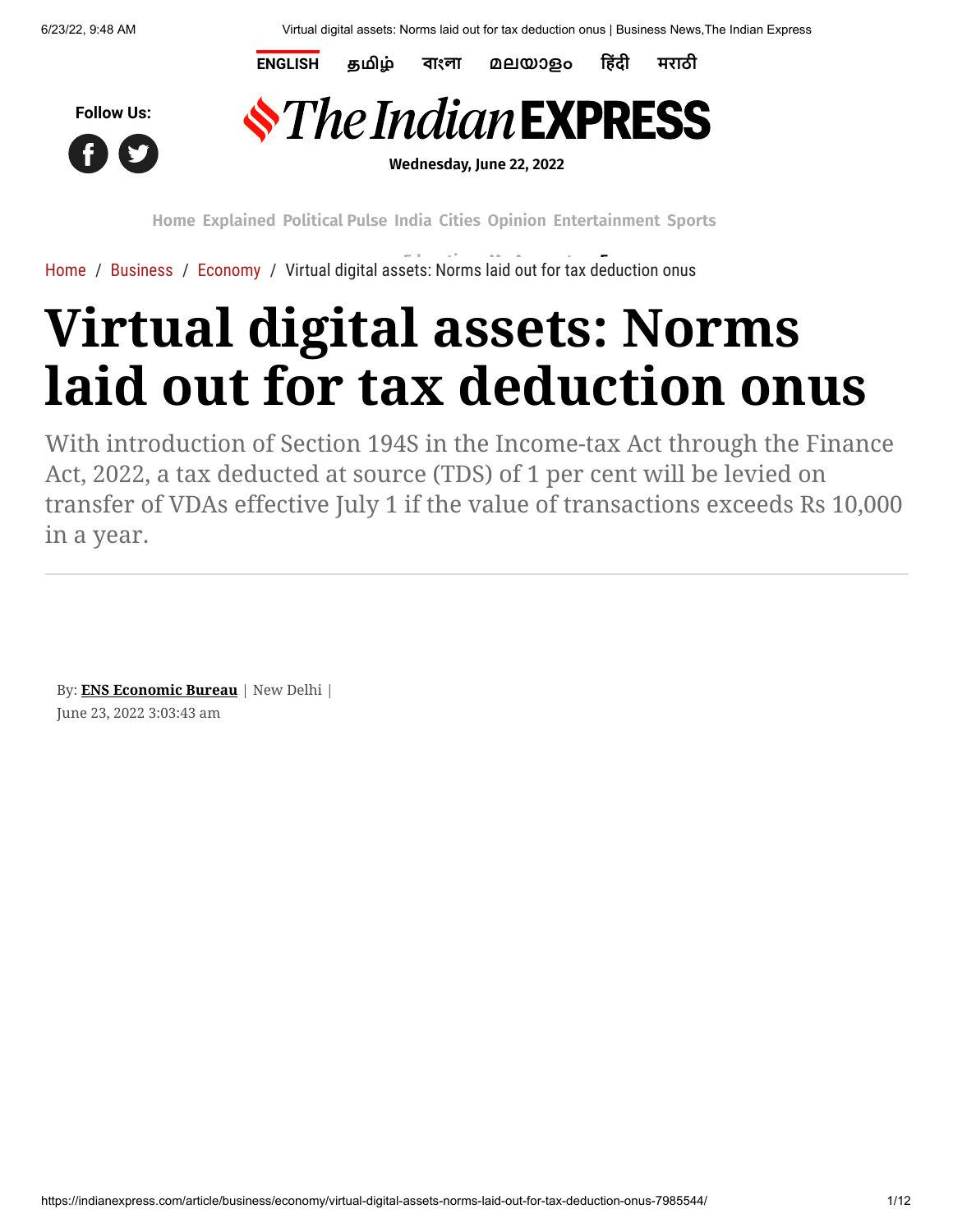

The CBDT has, in the guidelines, defined the responsibilities of deducting the tax in various cases. For example, in case the transfer of VDA takes place on or through an exchange, and the VDA being transferred is not owned by the exchange, tax may be deducted by the exchange making the payment to the seller.

Issuing detailed guidelines on the TDS rule for virtual digital assets (VDAs) such as cryptocurrencies, the Central Board of Direct Taxes (CBDT) on Wednesday laid down the various scenarios on how the tax will be applicable and on whom will the onus to deduct it lie.

With introduction of Section 194S in the Income-tax Act through the Finance Act, 2022, a tax deducted at source (TDS) of 1 per cent will be levied on transfer of VDAs effective July 1 if the value of transactions exceeds Rs 10,000 in a year.

The CBDT has, in the guidelines, defined the responsibilities of deducting the tax in various cases. For example, in case the transfer of VDA takes place on or through an exchange, and the VDA being transferred is not owned by the exchange, tax may be deducted by the exchange making the payment to the seller. However, in case the payment between the seller and the exchange is being done through a broker, the responsibility to deduct tax shall be on both the exchange and the broker.

## **Limited Time Offer** [| Express Premium with ad-lite for just Rs 2/ day](https://indianexpress.com/subscribe/premium/?ref=story) **A** Click **here to subscribe**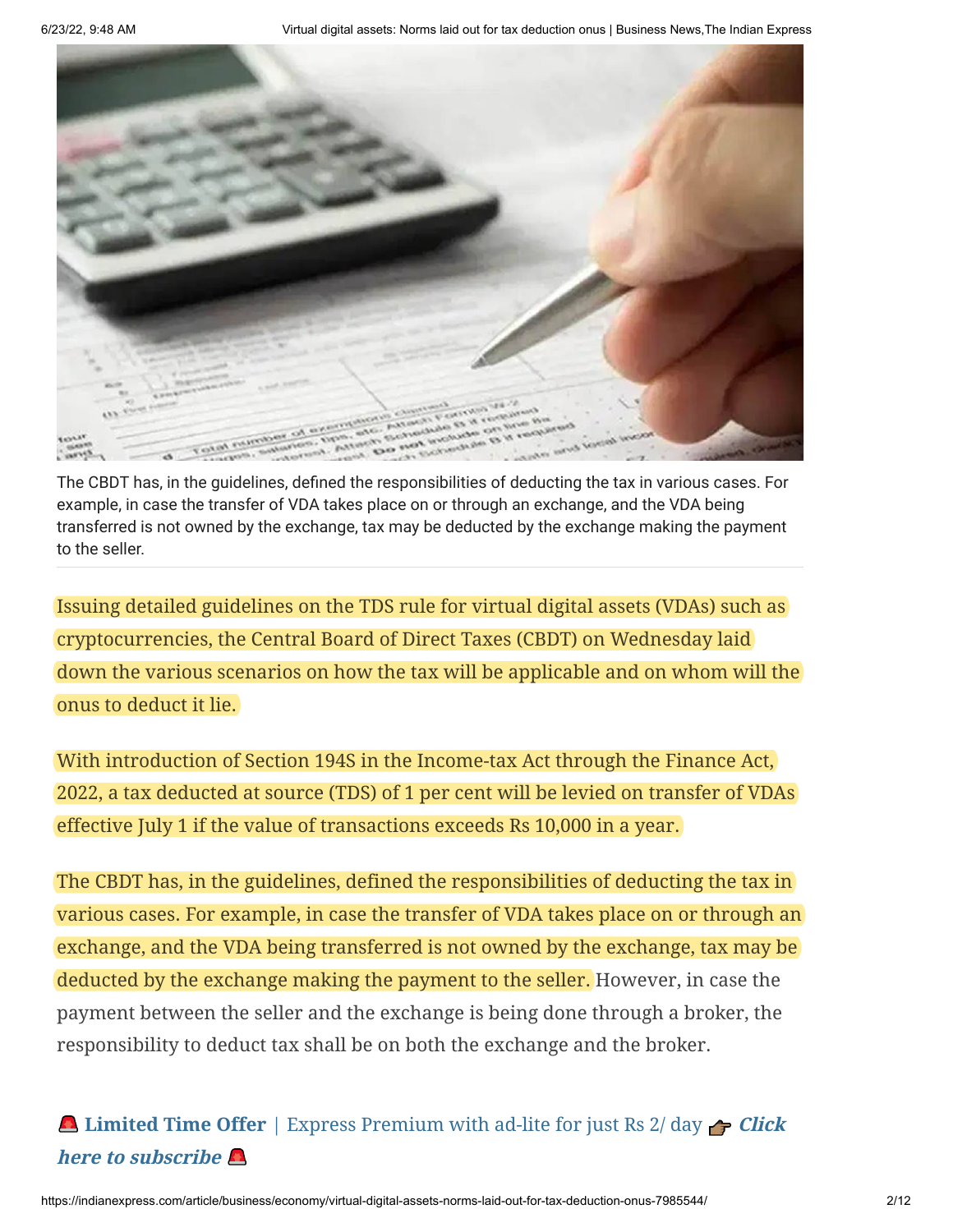## **BEST OF EXPRESS PREMIUM**



**[UPSC Key-June 22,](https://indianexpress.com/article/upsc-current-affairs/upsc-key-june-22-2022-know-the-relevance-of-defection-to-horse-trading-to-twin-deficit-for-upsc-cse-7985140/) 2022: Know the relevance of 'Defection' to 'Horse Tradi...**



**[2 days ago, Shinde](https://indianexpress.com/article/cities/mumbai/two-days-ago-shinde-had-spat-with-raut-aaditya-votes-cong-mlc-polls-7983148/) had spat with Raut & Aaditya on votes for Cong in ...**



**Out of touch with [MLAs, lacklustre in](https://indianexpress.com/article/political-pulse/maharashtra-govt-mva-uddhav-thackeray-mlas-discontent-political-crisis-7983020/) administration, how Uddhav Thackera...**



**Rajeswari [Sengupta writes:](https://indianexpress.com/article/opinion/columns/mpc-monetary-policy-committee-rbi-7983009/) Why the communication gap between the**

**[More Premium Stories >>](https://indianexpress.com/about/express-premium/)**

Similarly, in case the transfer of VDA takes place on or through an exchange, and the VDA being transferred is owned by this exchange, the primary responsibility to deduct tax remains with the buyer or his broker. As an alternative, the exchange may enter into a written agreement with the buyer or his broker that in regard to all such transactions the exchange would be paying the tax on or before the due date for that quarter.

This mainly deals with situations where the transfer of a VDA is being made against money. The CBDT has also laid down examples of cases where the transfer of VDA happens in exchange of another VDA.

For example, if two different cryptocurrencies, say bitcoin and ether, are being exchanged, both the persons would be considered buyers as well as sellers. Therefore, both will need to pay tax with respect to transfer of the cryptocurrency. The guidelines also allow exchanges facilitating such transactions to deduct tax in these cases.

Additionally, the CBDT has defined four primary VDAs — bitcoin, ether, USD Tether and USD Coin — for the purpose of tax deduction on lesser known cryptocurrencies. "For example, in case of trade for Monero to Deso … the exchanges shall immediately execute a market order for converting this tax deducted in kind (1% Monero/1% Deso in the above example) to one of the primary VDAs (BT, ETH, USDT, USDC) which can be easily converted into INR. This step will